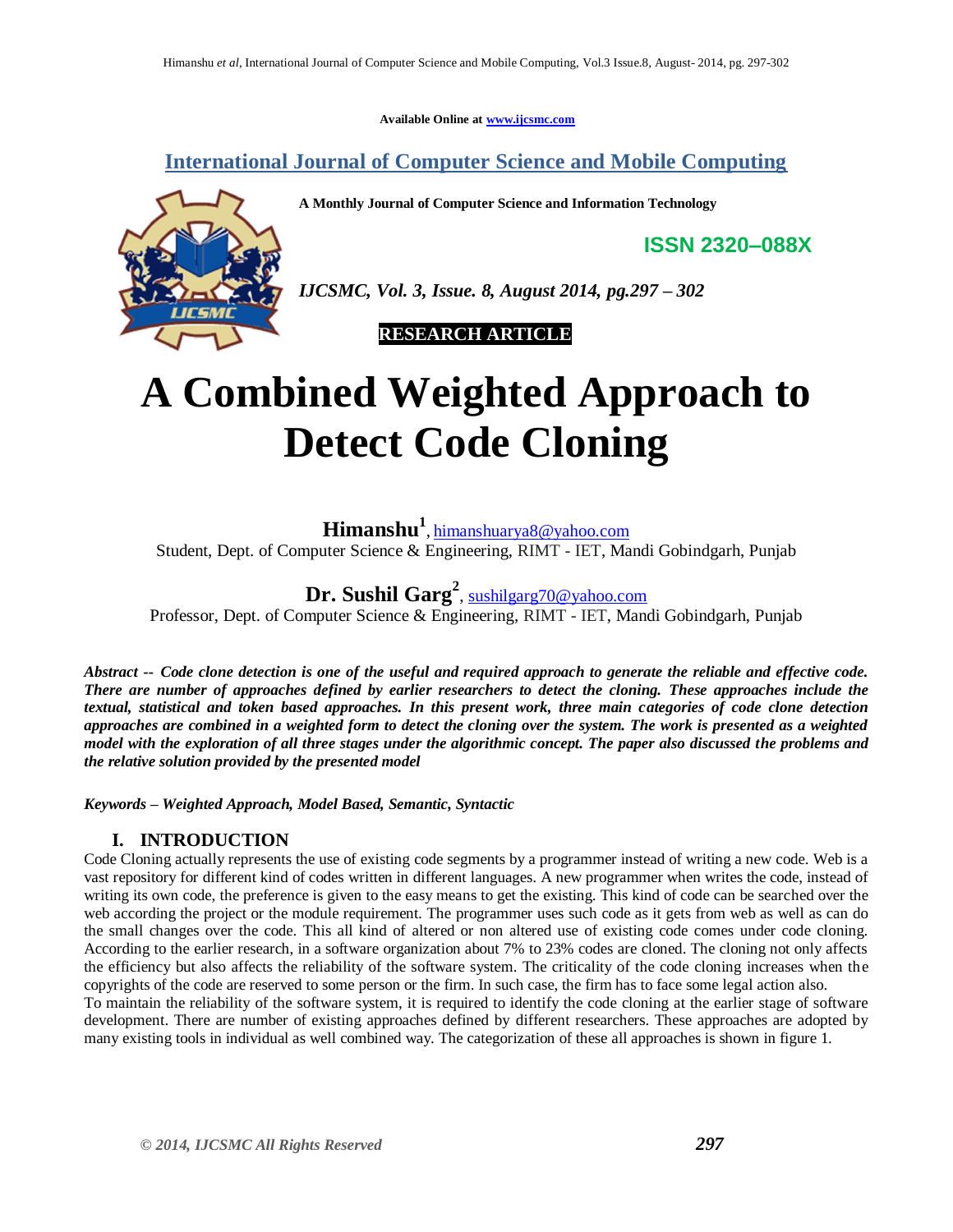



These approaches are mainly based on the structural analysis of the programs so that the accurate code cloning will be identified. The structure level analysis is the basic form clone detection approaches, later on lot of improvements are provided by different researchers. These improvements are performed to obtain the more accurate results from the detection system under token level analysis. The improvement is done in the syntactic and semantic analysis of the program codes. Some of these approaches are language specific and some are language independent approaches. The advantage of these approaches includes the low cost analysis and efficient code clone detection. The basic characteristic adapted by these approaches is shown in figure 2.



Figure 2 : Characteristics of Code Cloning Approaches

The scalability defines the capability of the code cloning system to work with small software system as well as large software system. The approach must be able to process on individual software module as well as to work on the complete software system as a whole unit. The approach must be cost effective. The cost is here defined in terms of complexity or the efficiency or the robustness of the clone detection system. These approaches must have dynamic nature in terms of inclusion of new constructs or tokens associated with the languages.

In this paper, a multi parameters based weighted approach is defined to perform the code detection. This approach includes the textual analysis, token based analysis and the statistical measures to identify the code clone for a software system. In this section, the explorations to the different approaches available for code clone detection are explored. The section also defined the properties associated with these approaches. In section II, the work defined by the earlier researchers is discussed. In section III, the proposed model for code clone detection is explained along with algorithmic approach. In section IV, the conclusion obtained from the work is defined.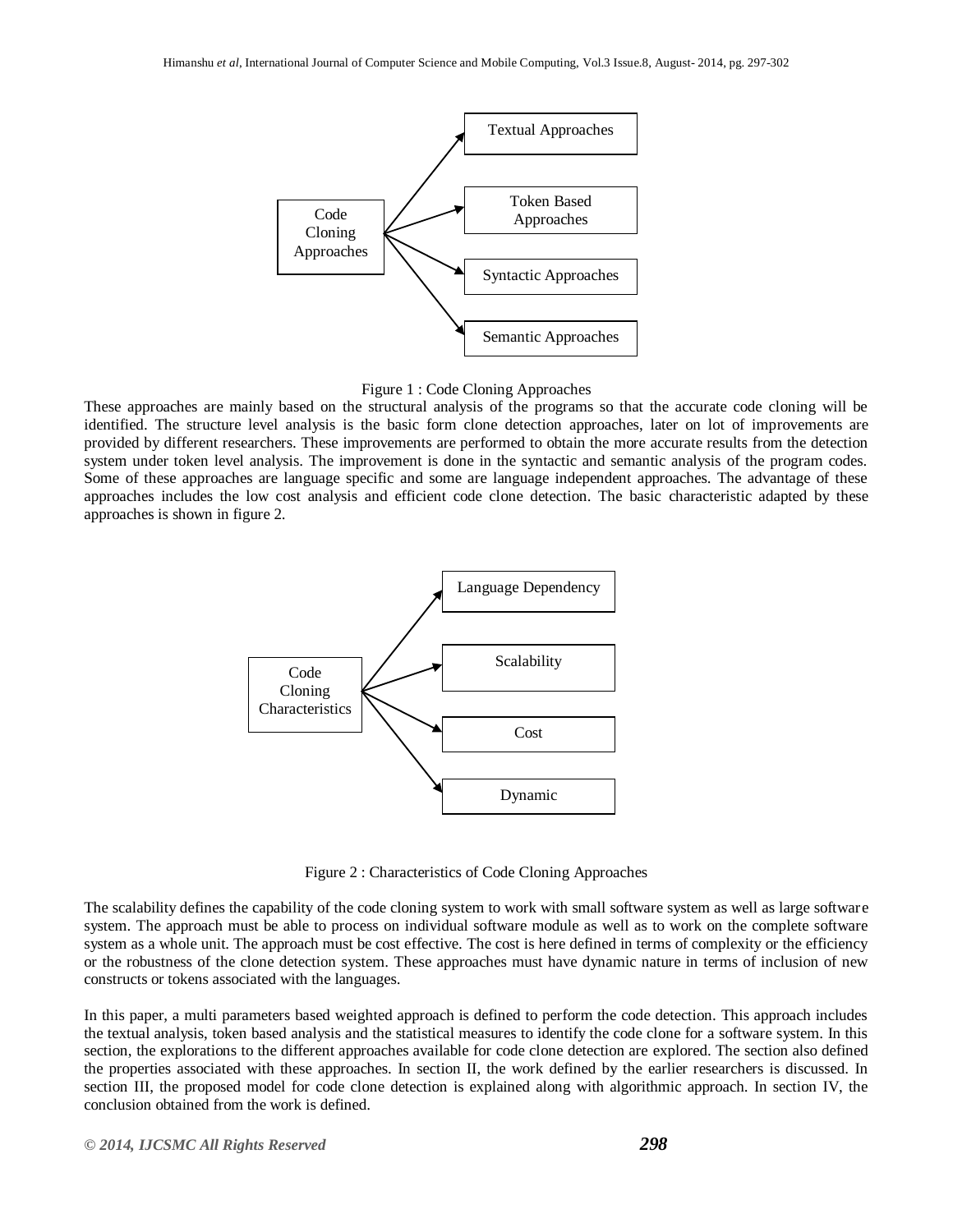#### **II. RELATED WORK**

Girija Gupta[1] has defined a work on code clone detection and designing approach for software system. Author defined the analysis on code fragments under different factors to obtain the software maintenance analysis and reusability analysis. Author defined the modification to the different adapted approaches to check the pasted code. Author defined an activity analysis based approach for risk estimation in code cloning. Author defined the refactor analysis as the major concern to the system to increase the reliability to the system with effective problem analysis. Author defined the better understanding to the system under tree based approaches. The work is defined in the form of a software tool to analyze the software system under cloning analysis. Paul Baker[2] has defined a sematic analysis based on UML sequences based communicating system. Author defined the sequence diagram based analysis so that effective clone detection over the system will be performed. The paper is defined as the concern to perform the detection of cloning at the earlier stage. The work is defined in the form of a framework to perform the semantic check under defect anlaysis so that the effective detection of cloning will be done. Huiqing Li[3] has defined the work in the form of code fragment analysis under the design problem with the code size, maintenance chances and the unification of the system. Author defined a mechanism to detect the code under refactoring and support over the system. The similar code detection algorithm is defined under interactive anlaysis so that the comparative analysis will be obtained over the system for effective clone detection. Bakr Al-Batran[4] has defined a semantic based model for code clone detection for embedded system. Author defined the engineering model analysis to analyze the software development process. In this work, the structure analysis is performed under different form for the simulink programs or the model. Author defined a generalized concept for the behaviour analysis for the structure of the model. Author defined the normal form analysis approach for the implementation of system and to obtain the syntactic and semantic aspects of the program code. Yang Yuan[5] has defined a token based scalable approach for code clone detection. Author defined an accurate model under novel counting approach to analyze the characteristics of the system under segmentation approach. Author defined the experimental model for accuracy analysis with syntactic mapping of the model with existing system. Author defined the clone detection approach under segmented approach so that effective accurate results are obtained over the system.

Radhika D. Venkatasubramanyam[6] has defined a prioritization based approach for code clone detection and management. Author defined the work in the form of tool so that the informed decision can be taken regarding the code clone detection. Author defined the detection approaches under large data sets so that the effective clone detection process will be defined. Author considered the factor analysis under the maintenance overhead so that the software quality of the system will be identified under the quality standard. Author also provided the systematic approach for analyzing and prioritizing the cloning over the system so that the code fixing for the program code will be obtained. Hiroaki Murakami[7] has defined a folding repeated instruction to improve the token based system so that the token based code cloning. Author defined the scalability analysis under the detection tool and approaches. Author defined the token based detection system under the cloning analysis. The proposed approach is based on the speed analysis so that the effective estimation and quantitative evaluation of the system will be obtained. Author defined the effective estimation of usefulness of the tool as well as the approach. Ian J. Davis<sup>[8]</sup> has defined a source analysis based code clone analysis under the assembler utility. Author defined a complementary technique for the code analysis. Author defined the change detection in the compilation process so that the normalization to the system will be obtained. Author defined the complementary approach for semantic and syntactic analysis of code so that the detection process will be improved. Miryung Kim[9] has defined a study on code clone detection. Author presented the tool as the evolution to the clone method so that the reliable and effective code clone detection will be performed. Author defined the study under different contradiction analysis for the traditional system so that the refactoring of the system will be analyzed. Author defined the system under the limitation analysis. Author defined the code consistency analysis under different approaches. D. Gayathri Devi[10] has defined a comparative study on different approaches for code cloning approaches under metrics based analysis. Author defined the speed quality and cost based analysis. Author defined the metrics based study so that the software reusability will be improved. Chanchal K. Roy[11] has defined a comparision and evaluation approach under clone detection system with qualitative methods. Author provided the tool based analysis over the software system. Author presented the work as a framework that can be applied to any software system independent to the language and other factors. Author performed the categorization of code cloning under different techniques so that effective analysis will be performed over the system. Deepak Sethi[12] defined the work on cloning process on different dataset. Author defined the reliability analysis over the system so that the fragment analysis will be performed over the system. Author develop a project using ASP.net and C# and then Author se a clone detection method, called Solid SDD that can detect clones in XML formats and then display the results diagrammatically. Kanika Raheja[13] has presented a metric based approach for code detection over the byte code.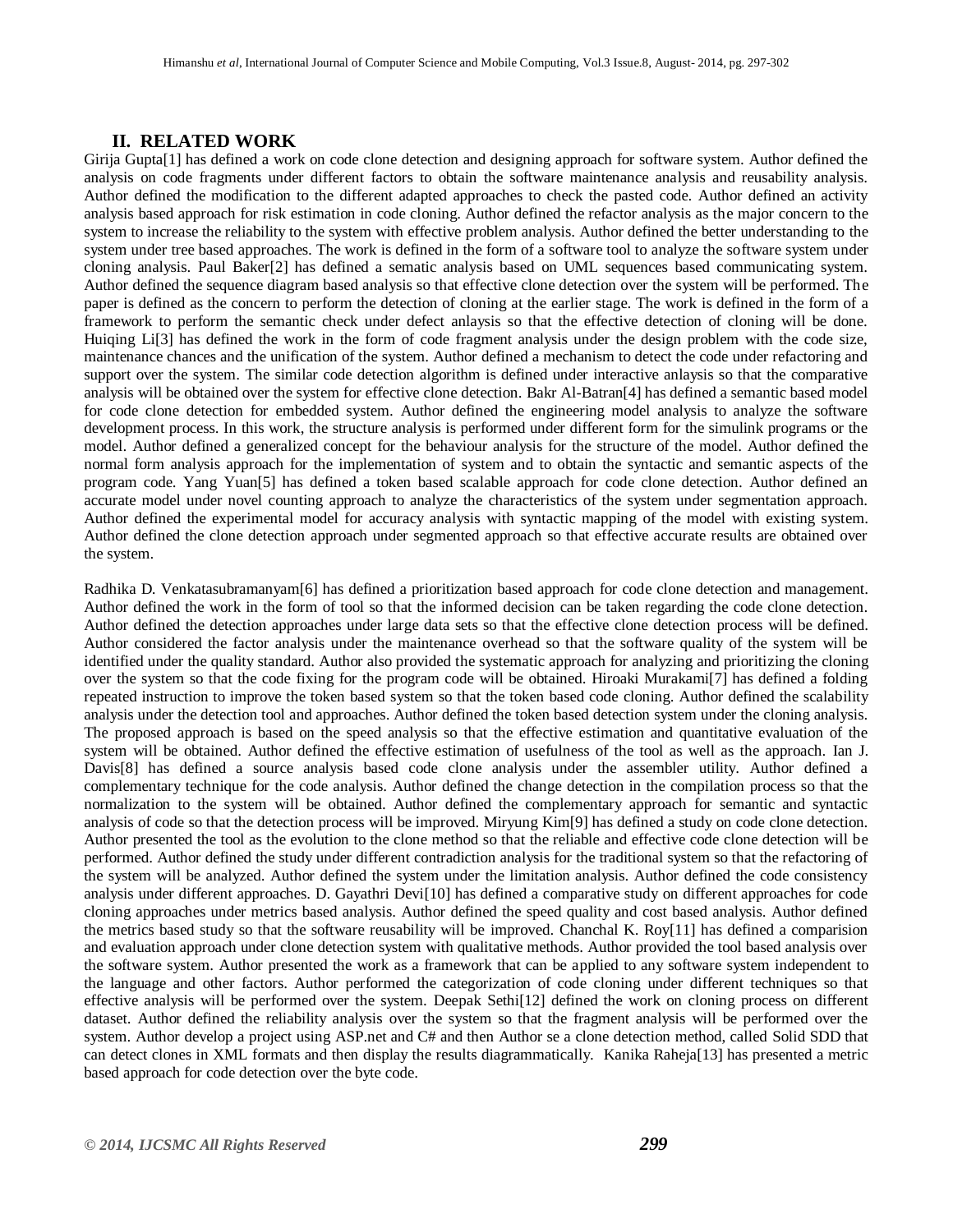## **III.RESEARCH METHODOLOGY**

The code cloning the problem defined in most of the software system. Today most of the programmer tries to identify the code online instead of writing the code from the scratch. Such kind of code theft is called code plagiarism or the code cloning. While using this code, the programmer does the smart changes over the code in terms of change variables, splition or merge of statements etc. But, legally any kind of code cloning is an offence. Because of this it is required to identify the cloning over the code. The presented work is about to perform the code clone analysis over two different codes.

- In this work, instead of performing the one to one literal matching, we have defined a flow path analysis to identify the code cloning. The presented approach is expected to provide the solution of detecting the code clone.
- The approach does not require any specific data, we can use any two C codes written in different ways for the analysis. We can test on self generated programs.
- The problem as well the solution is significant. The problem will be identified in terms of cloning is present or not over the code.
- The main principle involved in this work is the detection of duplicate code. If some programmer do the claim for his code. It can be verified from the presented work.
- The work includes but the structural as well as the procedural analysis so that we have combined the existing approaches in a hybrid analysis and environment.
- Significant problems are (i) detection of change variable name in the code (ii)identification of unreachable statements etc.
- Problem is not new, but it is one of the critical problem that is not yet effectively resolved.
- Some existing solutions are available but there is the requirement to provide more effectiveness so that we have defined a hybrid approach for the analysis.
- The problem is feasible because the algorithmic concept is involved here.

In this present work, to overcome the drawbacks of existing code clone detection approaches, a combined weighted approach is suggested to detect the code cloning. This approach is divided in number of sub approaches that will process on input code in parallel. The basic approach model used in this proposed work is shown in figure 3.



Figure 3: Proposed Model

As shown in the figure, the presented model has combined three main approaches called textual analysis, token based analysis and the statistical analysis. The textual analysis is defined as the line based matching of the program. In this work, the textual matching is provided in two different ways. In first way, each line of the source program is compared with the object program in same sequence. It means the exact line by line matching is performed. In second textual analysis approach, each line of source program will be identified over the object program code. The matching in this method is about the content not based on the sequence.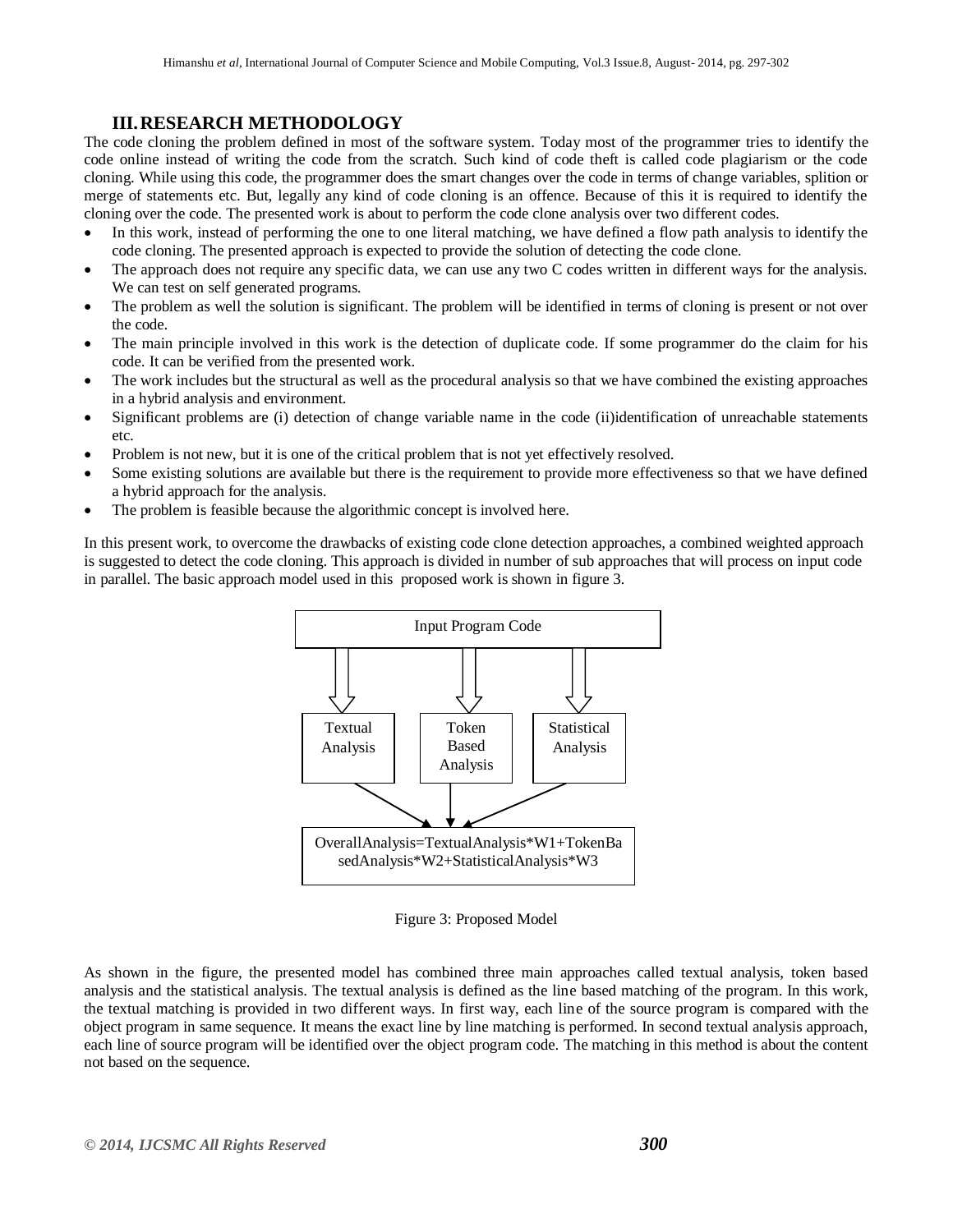The second approach combined here is token based analysis. In this approach, the complete source and object program is divided in terms of tokens. These tokens are identify as the works excluded the general works or the text used in the program code. The token includes all the keywords and identifiers used in the program. This work flow of this stage is shown in figure 4



Figure 4: Token based Code Cloning

In the third stage, the statistical analysis over the code cloning is performed. According to this approach the different kind of associated keywords are obtained from the code. These keywords include the identifiers, data types, conditions, loops etc. Once the statistical information is collected, the next work is to perform the statistical matching over the code. The algorithmic approach adapted by the statistical matching in shown in table 1.

|  |  | Table 1: Statistical Matching |  |
|--|--|-------------------------------|--|
|--|--|-------------------------------|--|

| 1. | StatisticalMatchingAlgorithm               |
|----|--------------------------------------------|
| 2. |                                            |
| 3. | Input the Program Filename called FName    |
| 4. | While $s = GetLine(FName) \le null$        |
|    | [Repeat Steps 3 to 12]                     |
| 3  | if Contains(s, "conditions")               |
| 4  |                                            |
| 5  | $Condition$ s=conditions+1                 |
| 6  |                                            |
| 7  | if Contains(s, "loop")                     |
| 8  |                                            |
| 9  | $loop = loop + 1$                          |
| 10 |                                            |
| 11 | if Contains(s, "datatypes")                |
| 12 |                                            |
| 13 | $data types = datatype + 1$                |
| 14 | ł                                          |
| 15 |                                            |
| 16 | Return (Frequency of Different Literature) |
| 17 |                                            |
|    |                                            |